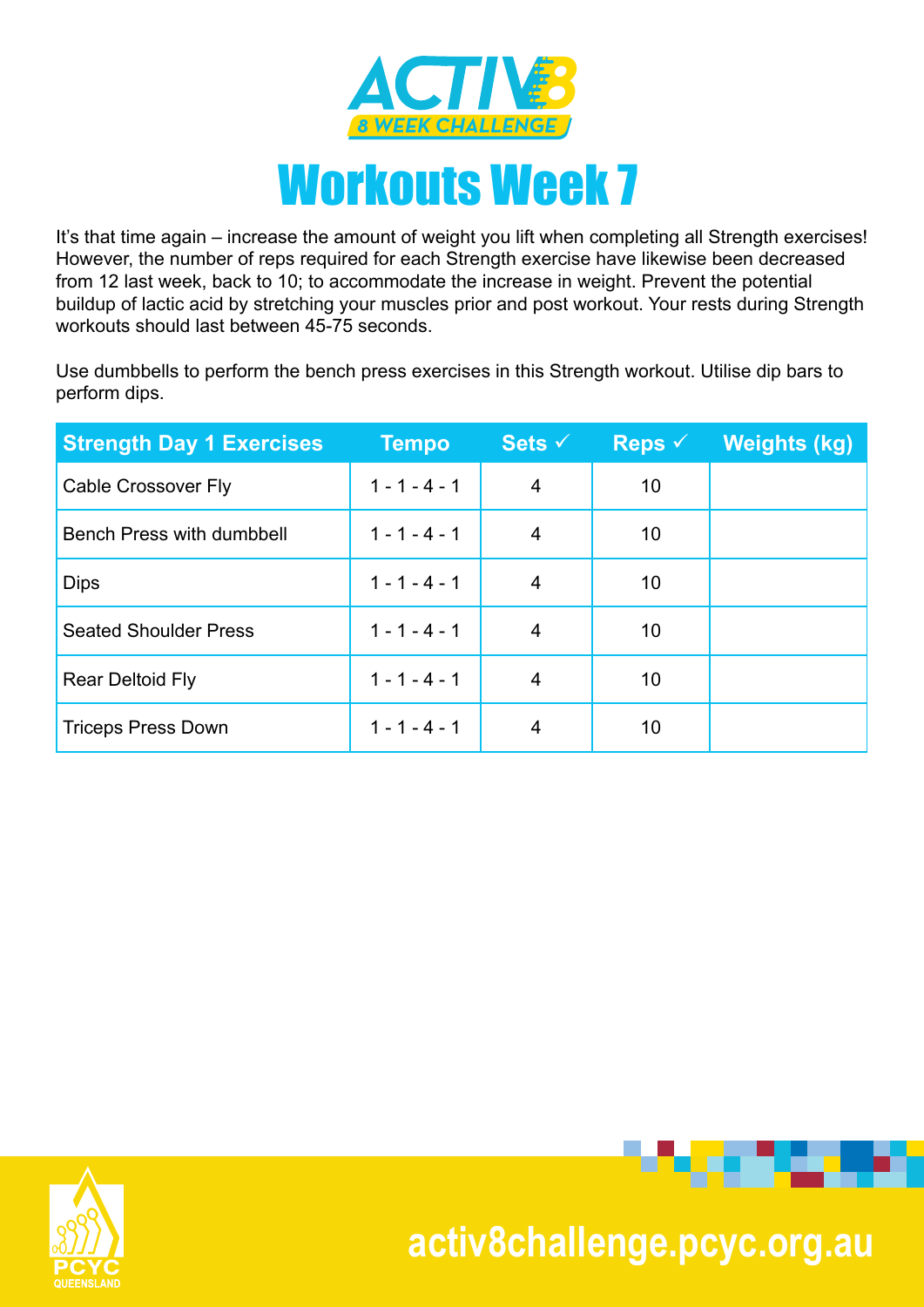

## Workouts Week 7

Use a skipping rope for the skipping exercises, dumbbells when completing the shoulder press and dip bars when performing dips; during this HIIT workout. Additionally, use a mat when doing bicycles, push ups with rotation, butterfly sit ups, glute bridges, and left or right leg raised planks.

| <b>HIIT Day 2 Exercises</b>         | <b>Interval</b>                                                                                                                                                                                                                                                                                     | <b>Seconds</b> | $\checkmark$ |
|-------------------------------------|-----------------------------------------------------------------------------------------------------------------------------------------------------------------------------------------------------------------------------------------------------------------------------------------------------|----------------|--------------|
|                                     | <b>Work</b>                                                                                                                                                                                                                                                                                         | 30             |              |
| Skipping                            | Rest<br><b>Work</b><br>Rest<br><b>Work</b><br>30<br>Rest<br>30<br><b>Work</b><br>Rest<br><b>Work</b><br>Rest<br><b>Work</b><br>Rest<br>10<br>30<br><b>Work</b><br>Rest<br><b>Work</b><br>Rest<br><b>Work</b><br>Rest<br>10<br><b>Work</b><br>15<br><b>Work</b><br>Rest<br><b>Work</b><br>30<br>Rest | 10             |              |
| Squat Jumps                         |                                                                                                                                                                                                                                                                                                     | 30             |              |
|                                     |                                                                                                                                                                                                                                                                                                     | 10             |              |
| <b>Shoulder Press with Dumbbell</b> |                                                                                                                                                                                                                                                                                                     |                |              |
|                                     | <b>Work</b><br>Work<br>Rest                                                                                                                                                                                                                                                                         | 10             |              |
|                                     |                                                                                                                                                                                                                                                                                                     |                |              |
| <b>Bicycles</b>                     |                                                                                                                                                                                                                                                                                                     | 10             |              |
|                                     |                                                                                                                                                                                                                                                                                                     | 30             |              |
| Push Up with Rotation               |                                                                                                                                                                                                                                                                                                     | 10             |              |
| <b>Burpees</b>                      |                                                                                                                                                                                                                                                                                                     | 30             |              |
|                                     |                                                                                                                                                                                                                                                                                                     |                |              |
|                                     |                                                                                                                                                                                                                                                                                                     |                |              |
| <b>Dips</b>                         |                                                                                                                                                                                                                                                                                                     | 10             |              |
|                                     |                                                                                                                                                                                                                                                                                                     | 30             |              |
| <b>Butterfly Sit Ups</b>            |                                                                                                                                                                                                                                                                                                     | 10             |              |
|                                     |                                                                                                                                                                                                                                                                                                     | 30             |              |
| <b>Jumping Lunges</b>               |                                                                                                                                                                                                                                                                                                     |                |              |
| Left Leg Raised Plank               |                                                                                                                                                                                                                                                                                                     | 15             |              |
|                                     |                                                                                                                                                                                                                                                                                                     |                |              |
| <b>Right Leg Raised Plank</b>       |                                                                                                                                                                                                                                                                                                     | 10             |              |
|                                     |                                                                                                                                                                                                                                                                                                     |                |              |
| <b>Glute Bridges</b>                |                                                                                                                                                                                                                                                                                                     | 10             |              |
| Left Lateral Lunge                  |                                                                                                                                                                                                                                                                                                     | 15             |              |
|                                     |                                                                                                                                                                                                                                                                                                     | 15             |              |
| <b>Right Lateral Lunge</b>          |                                                                                                                                                                                                                                                                                                     | 180            |              |
| <b>Rounds</b>                       |                                                                                                                                                                                                                                                                                                     | $\overline{2}$ |              |



 **activ8challenge.pcyc.org.au**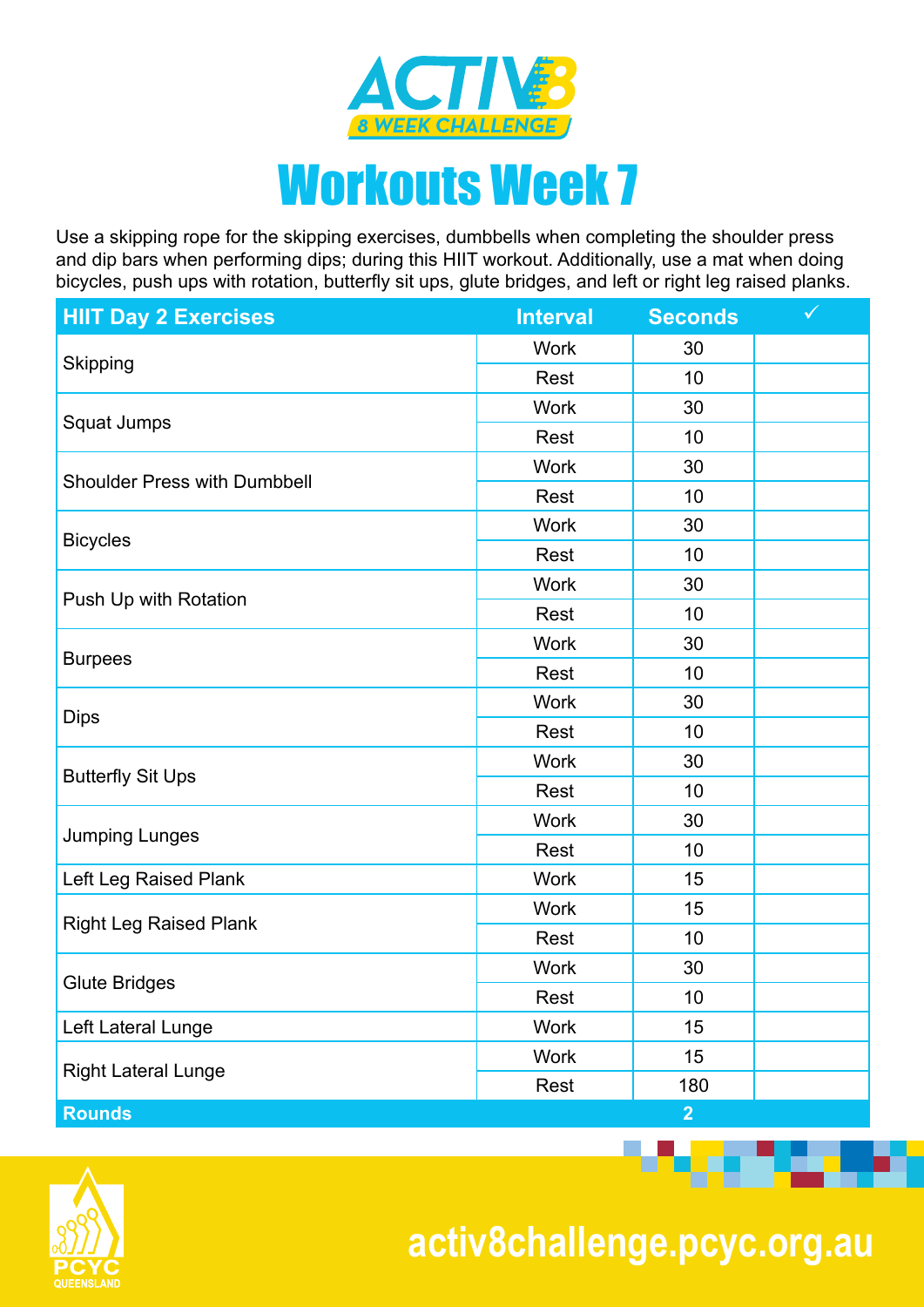

Perform lunges in this Strength workout with dumbbells, then use a mat for dead bugs and plank. When performing a barbell squat, use a weight appropriate for you (start light), and ask our PCYC Queensland Staff for assistance if you have any concerns.

| <b>Strength Day 3 Exercises</b>               | <b>Tempo</b>    | Sets $\overline{\vee}$ | Reps $\checkmark$ | <b>Weights (kg)</b> |
|-----------------------------------------------|-----------------|------------------------|-------------------|---------------------|
| Squats                                        | $4 - 1 - 1 - 1$ | $\overline{4}$         | 10                |                     |
| 45 Degree Leg Press /<br>Pin Loaded Leg Press | $4 - 1 - 1 - 1$ | 4                      | 10                |                     |
| Leg Extension                                 | $4 - 1 - 1 - 1$ | 3                      | 10                |                     |
| Leg Curl                                      | $4 - 1 - 1 - 1$ | 3                      | 10                |                     |
| Lunges with Dumbbell                          | $4 - 1 - 1 - 1$ | $\overline{4}$         | 10                |                     |
| <b>Standing Calf Raise</b>                    | $4 - 1 - 1 - 1$ | 3                      | 10                |                     |
| Dead Bugs                                     | $4 - 1 - 1 - 1$ | $\overline{4}$         | 10                |                     |
| Plank                                         | $4 - 1 - 1 - 1$ | $\overline{4}$         | 10                |                     |





**Provident Contract**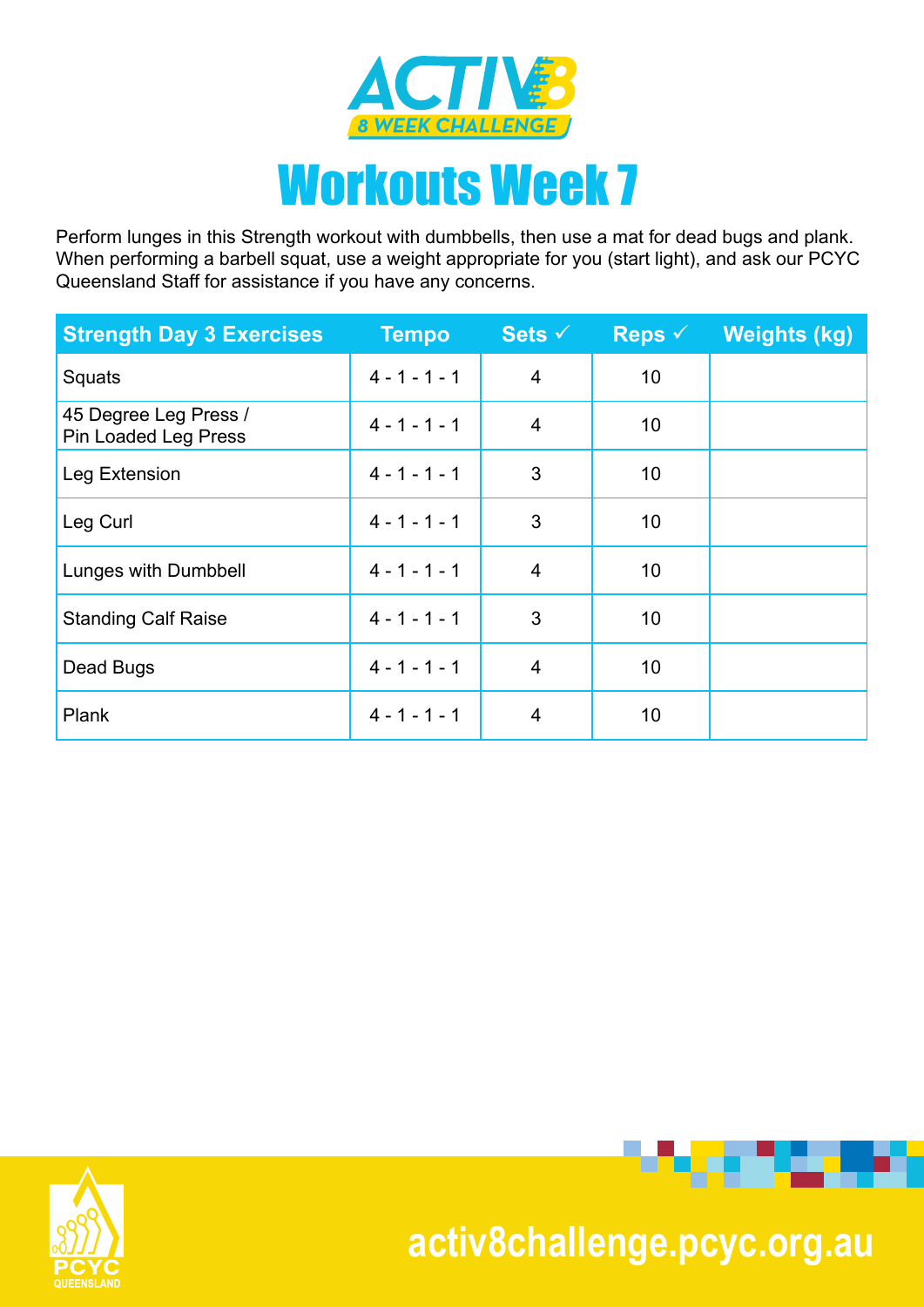

## Workouts Week 7

Use a mat when performing regular planks, elbows to hands planks and push ups, throughout this HIIT workout.

| <b>HIIT Day 4 Exercises</b>                                                                                                               | <b>Interval</b>                                                                                                    | <b>Seconds</b>                                                                                                             | $\checkmark$ |
|-------------------------------------------------------------------------------------------------------------------------------------------|--------------------------------------------------------------------------------------------------------------------|----------------------------------------------------------------------------------------------------------------------------|--------------|
| Plank                                                                                                                                     | <b>Work</b>                                                                                                        | 45                                                                                                                         |              |
|                                                                                                                                           | Rest                                                                                                               | 15<br>45<br>15<br>45<br>15<br>45<br>15<br>45<br>15<br>45<br>15<br>45<br>15<br>45<br>15<br>45<br>15<br>45<br>15<br>45<br>15 |              |
| Squats                                                                                                                                    | <b>Work</b>                                                                                                        |                                                                                                                            |              |
|                                                                                                                                           | Rest                                                                                                               |                                                                                                                            |              |
|                                                                                                                                           | <b>Work</b>                                                                                                        |                                                                                                                            |              |
|                                                                                                                                           | Rest                                                                                                               |                                                                                                                            |              |
|                                                                                                                                           | <b>Work</b>                                                                                                        |                                                                                                                            |              |
|                                                                                                                                           | Rest                                                                                                               |                                                                                                                            |              |
| <b>Mountain Climbers</b><br><b>Wall Squats</b><br><b>Elbows to Hands Plank</b><br>Push Ups<br>Plank<br>Squats<br><b>Mountain Climbers</b> | <b>Work</b>                                                                                                        |                                                                                                                            |              |
|                                                                                                                                           | Rest                                                                                                               |                                                                                                                            |              |
|                                                                                                                                           | <b>Work</b>                                                                                                        |                                                                                                                            |              |
|                                                                                                                                           | Rest                                                                                                               |                                                                                                                            |              |
|                                                                                                                                           | <b>Work</b>                                                                                                        |                                                                                                                            |              |
|                                                                                                                                           | Rest                                                                                                               |                                                                                                                            |              |
|                                                                                                                                           | <b>Work</b>                                                                                                        |                                                                                                                            |              |
|                                                                                                                                           | Rest<br><b>Work</b><br>Rest<br><b>Work</b><br>Rest<br><b>Work</b><br>Rest<br><b>Work</b><br>Rest<br>$\overline{3}$ |                                                                                                                            |              |
|                                                                                                                                           |                                                                                                                    |                                                                                                                            |              |
|                                                                                                                                           | 45<br>180                                                                                                          |                                                                                                                            |              |
|                                                                                                                                           |                                                                                                                    |                                                                                                                            |              |
| <b>Wall Squats</b>                                                                                                                        |                                                                                                                    |                                                                                                                            |              |
|                                                                                                                                           |                                                                                                                    |                                                                                                                            |              |
| <b>Elbows to Hands Plank</b>                                                                                                              |                                                                                                                    |                                                                                                                            |              |
|                                                                                                                                           |                                                                                                                    |                                                                                                                            |              |
| Push Ups                                                                                                                                  |                                                                                                                    |                                                                                                                            |              |
| <b>Rounds</b>                                                                                                                             |                                                                                                                    |                                                                                                                            |              |



 **activ8challenge.pcyc.org.au**

*<u> 1999 - 19</u>*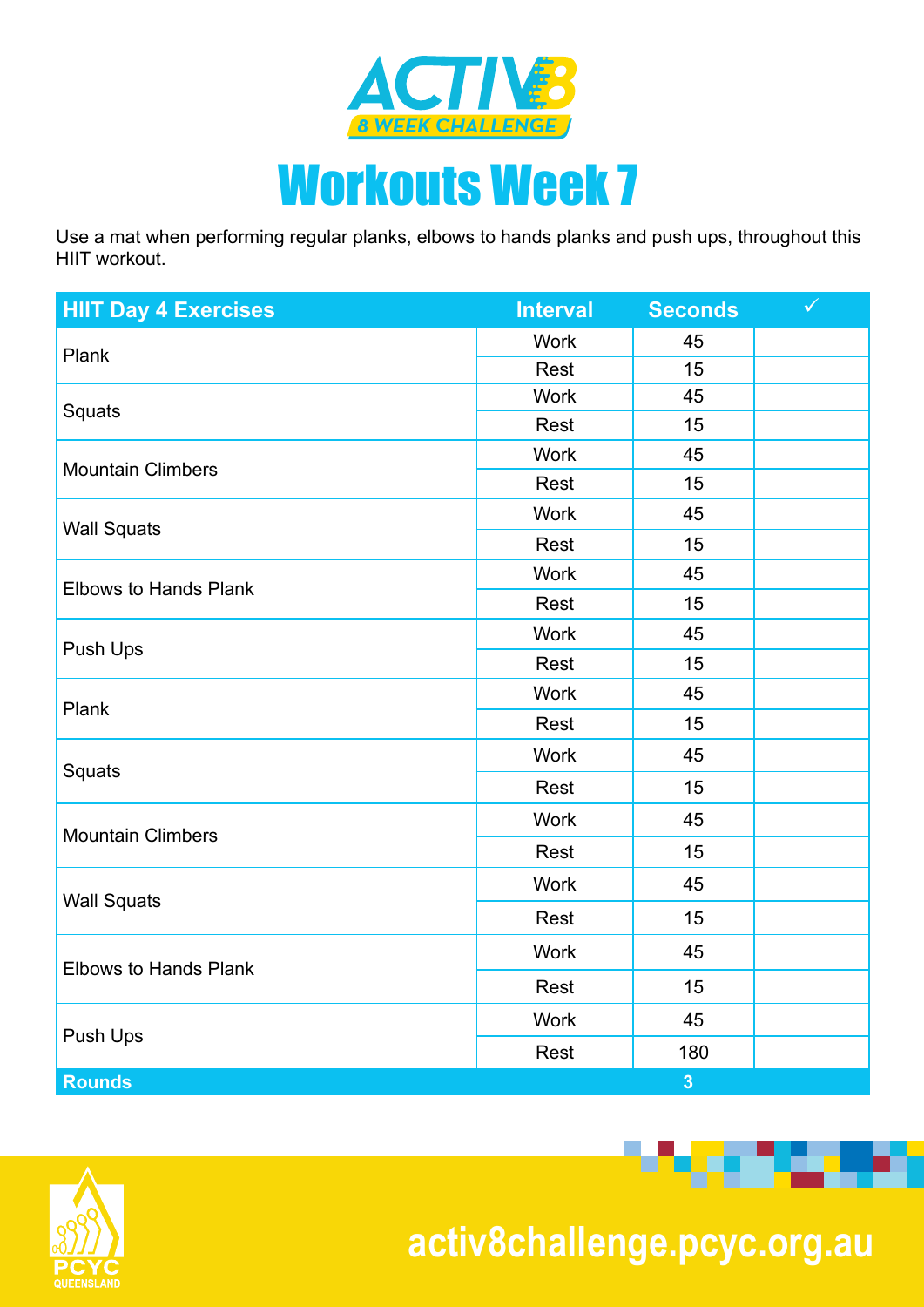

Make sure you use dumbbells to perform the rear deltoid fly and bent over row exercises. Use a barbell to complete the preacher curl.

| <b>Strength Day 5 Exercises</b> | <b>Tempo</b>    | Sets $\checkmark$ | Reps $\checkmark$ | <b>Weights (kg)</b> |
|---------------------------------|-----------------|-------------------|-------------------|---------------------|
| Rear Deltoid Fly with Dumbbell  | $4 - 1 - 1 - 1$ | $\overline{4}$    | 10                |                     |
| <b>Lateral Pulldown</b>         | $4 - 1 - 1 - 1$ | 4                 | 10                |                     |
| <b>Seated Row</b>               | $4 - 1 - 1 - 1$ | 4                 | 10                |                     |
| Bent Over Row with Dumbbell     | $4 - 1 - 1 - 1$ | $\overline{4}$    | 10                |                     |
| Chin Ups                        | $4 - 1 - 1 - 1$ | $\overline{4}$    | 10                |                     |
| <b>Preacher Curl</b>            | $4 - 1 - 1 - 1$ | 4                 | 10                |                     |
| <b>Burpees</b>                  | $4 - 1 - 1 - 1$ | 4                 | 10                |                     |





## **activ8challenge.pcyc.org.au**